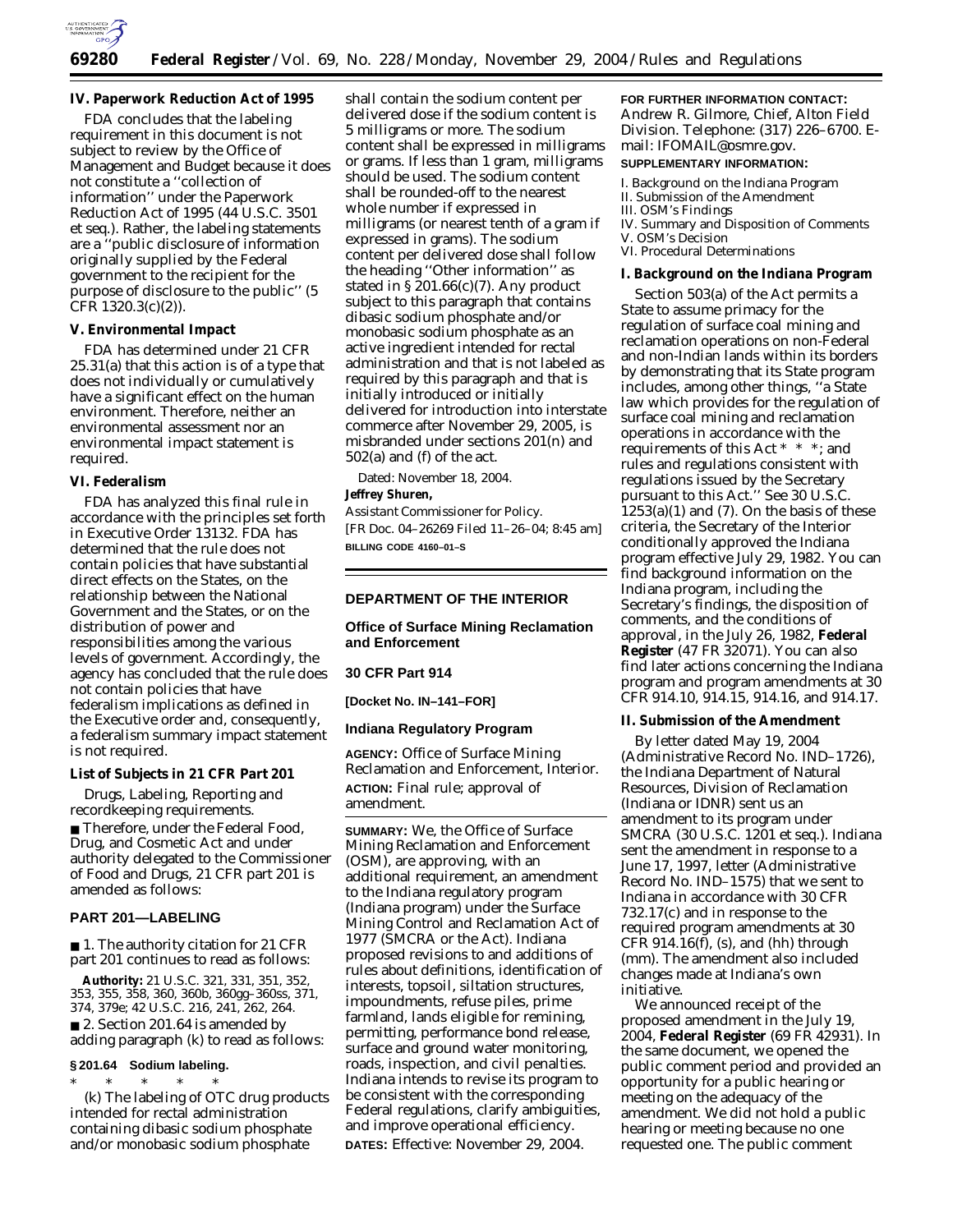period ended on August 18, 2004. We received comments from one Federal agency.

During our review of the amendment, we identified concerns about inspection of abandoned sites and several editorialtype errors. We notified Indiana of these concerns by letter dated July 26, 2004, (Administrative Record No. IND–1732).

By letter dated September 14, 2004 (Administrative Record No. IND–1733), Indiana responded to our July 26, 2004, letter. Indiana intends to make changes to its inspection of abandoned sites rule and to correct the editorial-type errors through the errata and program amendment processes at a later date. Therefore, we are proceeding with this final rule **Federal Register** document.

### **III. OSM's Findings**

Following are the findings we made concerning the amendment under SMCRA and the Federal regulations at 30 CFR 732.15 and 732.17. We are approving the amendment with an additional requirement as described below.

#### *A. Minor Revisions to Indiana's Rules*

Indiana proposed minor wording, editorial, punctuation, grammatical, and recodification changes to the following previously-approved rules:

312 Indiana Administrative Code  $(IAC)$  25-4-17(a)(1), Surface mining permit applications—identification of interests; 25–4–115(a)(3), Permit approval or denial; 25–4–118(8), Permit conditions;  $25-6-17(b)(2)(J)$ , Surface mining-siltation structures; 25–6– 23(a)(2), Surface mining-surface and ground water monitoring; and 25–7–  $1(a)(1)$  and  $(d)(2)$ , Inspections of sites.

Because these changes are minor, we find that they will not make Indiana's rules less effective than the corresponding Federal regulations.

*B. Revisions to Indiana's Rules That Have the Same Meaning as the Corresponding Provisions of the Federal Regulations* 

Indiana's rules listed in the table below contain language that is the same as or similar to the corresponding sections of the Federal regulations.

| Topic                                                                                                                                                                                                                                                                                              | State Rule 312 IAC                                                  | Federal Regulation 30 CFR                                                                                                                                       |  |  |  |
|----------------------------------------------------------------------------------------------------------------------------------------------------------------------------------------------------------------------------------------------------------------------------------------------------|---------------------------------------------------------------------|-----------------------------------------------------------------------------------------------------------------------------------------------------------------|--|--|--|
| Definition of lands eligible for remining<br>Definition of unanticipated event or condition<br>Surface mining and underground mining; hydro-<br>logic balance; siltation structures.<br>Surface mining and underground mining; hydro-<br>logic balance; permanent and temporary im-<br>poundments. | $25-6-17(a)(3)$ , (d)(2), (d)(3); 25-6-81(a)(3),<br>(d)(2), (d)(3). | 701.5.<br>701.5.<br>785.17(c)(1), (d)(4), (e).<br>$800.40(a)(3)$ , (b).<br>$816.46(b)(3)$ , (c)(2); $817.46(b)(3)$ , (c)(2).<br>816.49(a), (c); 817.49(a), (c). |  |  |  |
|                                                                                                                                                                                                                                                                                                    |                                                                     | 845.19(a).                                                                                                                                                      |  |  |  |

Because the above State rules have the same meaning as the corresponding Federal regulations, we find that they are no less effective than the Federal regulations. We also find that Indiana's revisions at  $25-6-20(a)(9)$ (E) and  $25-6 84(a)(9)$ (E) that change the term ''subsection'' to the term ''clause'' in the phrase ''the following impoundments shall be exempt from the examination requirements of this subsection'' satisfy the required amendment at 30 CFR 914.16(ii)(3), and we are removing it.

# *C. 312 IAC 25–1–8 Definition of Affected Area*

1. *312 IAC 25–1–8(a)(1) through (7).* Indiana designated the existing provision as subsection (a) and amended the definition of ''affected area'' to mean ''any land or water surface area that is used to facilitate, or is physically altered by, surface coal mining and reclamation operations.'' Subdivisions (a)(1) through (7) specify those areas of a permit that will be considered affected areas. At subdivisions  $(a)(2)$ ,  $(4)$ , and  $(6)$ , Indiana replaced the terms ''an'' with the term ''any'' to refer to areas that would be considered ''affected areas.'' At subdivision (a)(3), Indiana added the word ''any'' before the word ''adjacent.'' At subdivision (a)(4), Indiana added the language ''except as provided in this

section'' at the end of the subdivision. Indiana restructured subdivision (a)(5) and changed the words ''a site'' to ''any area.'' At subdivision (a)(6), Indiana made minor wording revisions by adding the word ''property'' between the words ''other'' and ''material''; changing the word ''incidental'' to ''incident''; and adding the word ''and'' after the word ''mining.'' At subdivision (a)(7), Indiana removed the words ''of a mine'' from the end of the subdivision.

We find that the revised language at subsection (a) is substantively the same as the counterpart language in the Federal definition of ''affected area'' at 30 CFR 701.5. Therefore, we are approving 312 IAC 25–1–8(a).

2. *312 IAC 25–1–8(b) and (c).* Indiana added introductory language at subsection (b) to identify the roads associated with the permit area that are considered affected areas and added subdivisions  $(b)(1)$  through  $(4)$  to identify the criteria for exemption of those roads that are not considered affected areas. Roads must meet all of the criteria listed in subdivisions (b)(1) through (4) before being considered for exemption. Subsection (b) identifies as affected areas those roads used for the purposes of access to, or for hauling coal to or from, any surface coal mining and reclamation operation unless they meet the criteria in subdivisions (b)(1)

through (4). Subdivision (b)(1) specifies that for a road to be exempt, it must be ''designated as a public road pursuant to the laws of the jurisdiction in which it is located.'' Subdivision (b)(2) specifies that the road must be ''maintained with public funds, and constructed in a manner similar to other public roads of the same classification within the jurisdiction.'' Subdivision (b)(3) provides that the road must have a ''substantial (more than incidental) public use.'' Finally, subdivision (b)(4) specifies that ''the extent and the effect of mining-related uses of the road by the permittee must not warrant regulation as part of the surface coal mining and reclamation operations.'' Indiana added subsection (c) to require the director of the IDNR (director) to determine on a case-by-case basis whether a road satisfies the requirements of subdivision (b)(4) based on the mining related use of the road and consistent with Indiana's definition of ''surface coal mining operation.''

The language at subsection (b) and subdivisions  $(b)(1)$ ,  $(b)(2)$ , and  $(b)(3)$  is substantively the same as language found in the counterpart Federal definition of ''affected area'' at 30 CFR 701.5. On November 20, 1986 (51 FR 41952), we suspended the definition of ''affected area'' at 30 CFR 701.5 insofar as it might limit jurisdiction over roads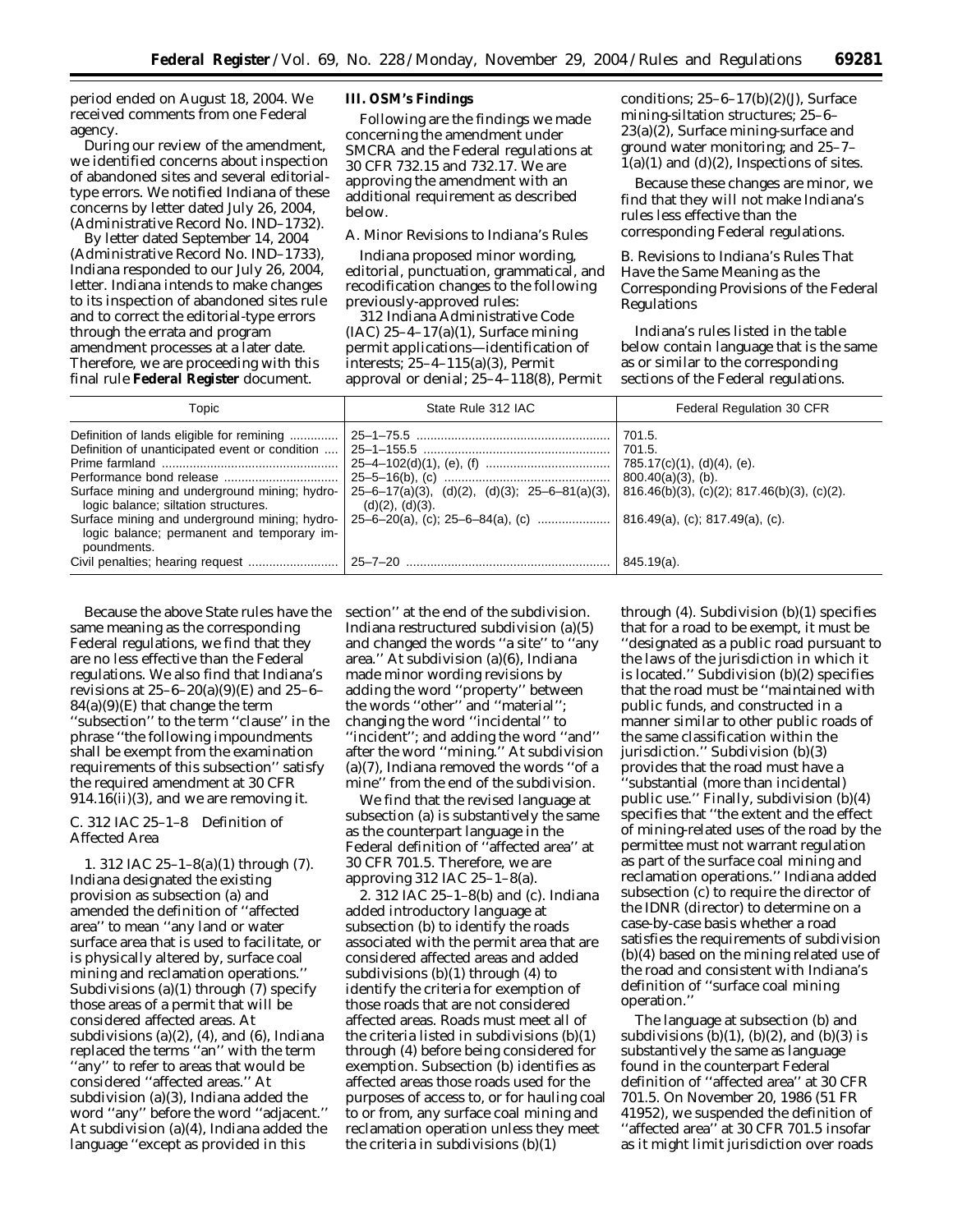covered by the definition of ''surface coal mining operations.'' Our revised road rules were published on November 8, 1988 (53 FR 45192). In finalizing those rules, we declined to add a reference to ''affected area'' to the definition of road on the basis that the definition of ''affected area'' as partially suspended no longer provides additional guidance as to which roads are included in the definition of surface coal mining operations. At the same time, we declined to expressly exclude public roads from the definition of road. In the preamble, we stated that we are concerned that roads constructed to serve mining operations should not avoid compliance with performance standards by being deeded to public entities, but it was not our intent to automatically extend jurisdiction into the existing public road network. Instead, jurisdiction decisions are to be made by the regulatory authorities on a case-by-case basis. Indiana intends to continue to use the definition of ''affected area'' in determining which roads are subject to jurisdiction. The provisions at 312 IAC 25–1–8(b)(4) and (c) clarify when a public road will be regulated and adequately address the concerns we expressed in the November 8, 1988, preamble (53 FR 45192) regarding public roads. Therefore, we find that Indiana's definition of ''affected area'' is no less effective than the Federal regulations concerning jurisdiction over public roads and is consistent with the Federal definition of ''affected area.'' Based on this finding, we are approving 312 IAC 25–1–8(b) and (c).

#### *D. Recodification Corrections*

Indiana's August 21, 2001, amendment concerned the recodification of its rules to comply with formatting guidelines set forth by the Indiana Legislative Services Agency (Administrative Record No. IND–1712). In recodifying some of its rules, Indiana inadvertently removed previouslyapproved language. In its May 19, 2004, amendment, Indiana made corrections to the following rules, which were recodified (Administrative Record No. IND–1726).

1. 312 IAC 25–4–17 Surface Mining Permit Applications; Identification of **Interests** 

Indiana's rule at 312 IAC 25–4–17 specifies the information that must be included in a surface mining permit application for identification of interests. In recodifying 312 IAC 25–4– 17(d), (e), and (f), Indiana inadvertently removed language that required an applicant to submit the specified

information with an application. Therefore, in our approval of Indiana's recodified rule on November 16, 2001 (66 FR 57655), we required Indiana to submit an amendment or otherwise modify its program to clarify that the information specified in 312 IAC 25–4– 17(d), (e), and (f) must be submitted with the permit application. We codified this requirement at 30 CFR 914.16(jj). In its May 19, 2004, amendment, Indiana revised 312 IAC 25–4–17 by adding the language ''shall be submitted with the application'' to the end of subsections (d), (e), and (f).

With the addition of the language that requires the information specified in the subsections to be submitted with the application, we find that Indiana's rules at 312 IAC 25–4–17(d), (e), and (f) are no less effective than the counterpart Federal regulations at 30 CFR 778.13(a), (b), and (d), respectively. Therefore, we are approving the revisions. We further find that Indiana's revisions satisfy the required amendment at 30 CFR 914.16(jj), and we are removing it.

2. 312 IAC 25–4–45 Surface Mining Permit Applications; General Requirements for Reclamation Plans

Indiana's rule at 312 IAC 25–4–45 specifies the information that must be included in the reclamation plan for a surface mining permit. In recodifying 312 IAC 25–4–45(b)(4), Indiana inadvertently removed ''total depth'' as one of the factors that the operator is to analyze to demonstrate the suitability of topsoil substitutes or supplements. We consider ''total depth'' to be one of the factors that must be evaluated to demonstrate the suitability of topsoil substitutes or supplements. Therefore, in our approval of Indiana's recodified rule on November 16, 2001 (66 FR 57655), we required Indiana to submit an amendment or otherwise modify its program to require the demonstration of the suitability of topsoil substitutes or supplements to also be based upon analysis of the ''total depth'' of the different kinds of soils. We codified this requirement at 30 CFR 914.16(ll). In its May 19, 2004, amendment, Indiana restructured 312 IAC  $25-4-45(b)(4)$  and added ''total depth'' to the list of factors that must be analyzed to demonstrate the suitability of topsoil substitutes or supplements.

With the addition of ''total depth'' to the list of factors to be analyzed for the different kinds of soils proposed for topsoil substitutes or supplements, we find that Indiana's rule at 312 IAC 25– 4–45(b)(4) is no less effective than the counterpart Federal regulation at 30 CFR 780.18(b)(4). Therefore, we are approving the revision. We further find

that Indiana's revision satisfies the required amendment at 30 CFR 914.16(ll), and we are removing it.

3. 312 IAC 25–4–113 Public Availability of Permit Application Information

Indiana's rule at 312 IAC 25–4–113 provides the exceptions to public availability of permit application information. In recodifying 312 IAC 25– 4–113, Indiana inadvertently removed its previously-approved provision that allowed a person to oppose or seek disclosure of confidential information. Indiana also inadvertently removed its previously-approved provision concerning the confidentiality of information on the nature and location of archaeological resources on public and Indian land. Therefore, in our approval of Indiana's recodified rule on November 16, 2001 (66 FR 57655), we required Indiana to revise 312 IAC 25– 4–113 or otherwise modify the Indiana program to allow a person to oppose or seek disclosure of confidential information. We also required Indiana to revise 312 IAC 25–4–113 or otherwise modify the Indiana program to add a provision that classifies information on the nature and location of archeological resources on public land and Indian land as qualified confidential information. We codified these requirements at 30 CFR 914.16(mm)(1) and (2). In its May 19, 2004, amendment, Indiana revised 312 IAC 25–4–113 by adding new subsection (f) to specify that information on the nature and location of archaeological resources on public and Indian land is confidential. Indiana also redesignated existing subsection (f) as subsection (g) and revised the first sentence to allow a person who opposes or seeks disclosure of confidential information to submit a request under 312 IAC 25–4– 110.

With the addition of new subsection (f) and the revisions to subsection (g), we find that Indiana's rules at 312 IAC 25–4–113(f) and (g) are no less effective than the counterpart Federal regulations at 30 CFR 773.6(d)(3) and (d)(3)(iii), and we are approving them. We further find that Indiana's revisions satisfy the required amendments at 30 CFR 914.16(mm)(1) and (2), and we are removing them.

# *E. Permit Applications; Reclamation Plan for Siltation Structures, Impoundments, Dams, Embankments, and Refuse Piles*

On October 20, 1994 (59 FR 53022), we revised the Federal regulations at 30 CFR 780.25 (Surface Mining) and 784.16 (Underground Mining) concerning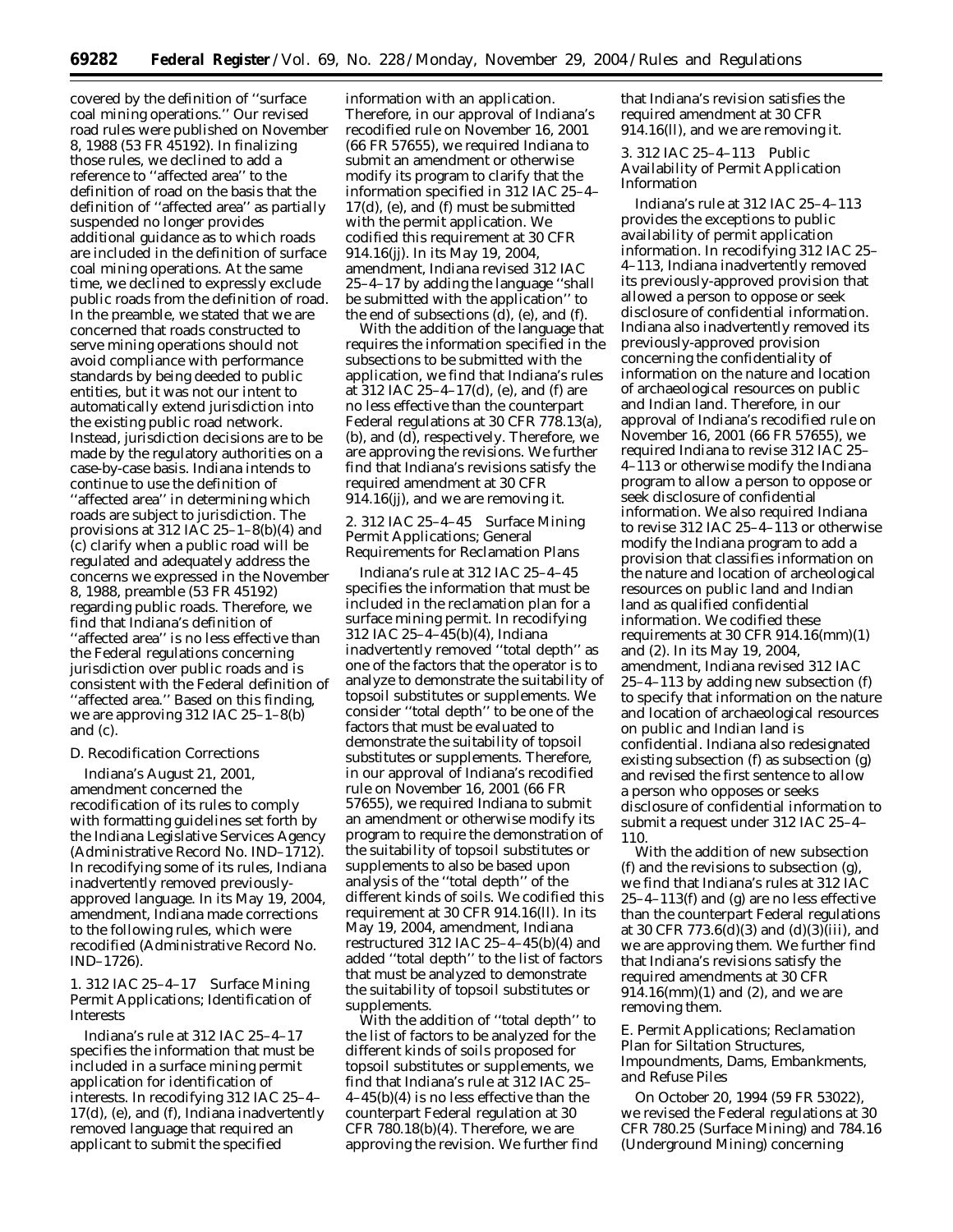reclamation plan requirements for siltation structures, impoundments, banks, dams, and embankments. On June 17, 1997, we sent Indiana a letter (Administrative Record No. IND–1575) in accordance with 30 CFR 732.17(c). We notified Indiana that it must amend its rules to be no less effective than the revised Federal regulations. Also, in our October 29, 1996 (61 FR 55743), approval of Indiana's September 26, 1994, amendment, as revised on August 16, 1995, we required Indiana to amend 310 IAC 12–3–49 (Surface Mining) and 310 IAC 12–3–83 (Underground Mining) [currently 312 IAC 25–4–49 and 312 IAC 25–4–87, respectively] to add the requirement concerning stability analysis of each structure as is required by 30 CFR 780.25(f) and 784.16(f). We codified this requirement at 30 CFR 914.16(ii)(1). In response to our June 17, 1997, letter and the required amendment at 30 CFR 914.16(ii)(1), Indiana proposed the following revisions to its rules.

1. *312 IAC 25–4–49(a) and 25–4– 87(a).* Indiana revised the first sentence of subsection (a) by requiring an application to include ''a general plan and a detailed design plan'' instead of ''a plan'' for each proposed structure within the proposed permit area. Indiana also added ''refuse pile'' to the list of coal processing waste structures for which a general plan and a detailed design plan were needed.

The counterpart Federal regulations at 30 CFR 780.25(a) and 784.16(a) also require that a permit application include ''a general plan and detailed design plan'' for each proposed structure. Although the Federal regulations do not include the term ''coal processing refuse pile,'' Indiana's use of the term is equivalent to the Federal term ''coal processing waste bank.'' Therefore, we find that 312 IAC 25–4–49(a) and 25–4–87(a), as revised, are no less effective than the counterpart Federal regulations, and we are approving the revisions.

2. *312 IAC 25–4–49(c) and 25–4–87(c).* Indiana revised 312 IAC 25–4–49(c) by requiring that permanent and temporary impoundments be designed to comply with the requirements of 312 IAC 25–6– 20 and the requirements of the Mine Safety and Health Administration at 30 CFR 77.216–1 and 30 CFR 77.216–2. Indiana revised 312 IAC 25–4–87(c) by requiring that permanent and temporary impoundments be designed to comply with the requirements of 312 IAC 25–6– 84 and the requirements of the Mine Safety and Health Administration at 30 CFR 77.216–1 and 30 CFR 77.216–2.

The Federal regulations at 30 CFR 780.25(c) and 784.16(c) contain

substantively the same requirements. Therefore, we find that 312 IAC 25–4–  $49(c)$  and  $25-4-87(c)$ , as revised, are no less effective than the counterpart Federal regulations, and we are approving the revisions.

3. *312 IAC 25–4–49(d) and 25–4– 87(d).* Indiana added a new subsection (d) to 312 IAC 25–4–49 that requires refuse piles to be designed to comply with 312 IAC 25–6–36 through 312 IAC 25–6–39. Indiana added a new subsection (d) to 312 IAC 25–4–87 that requires refuse piles to be designed to comply with 312 IAC 25–6–98 through 312 IAC 25–6–102. For both rules, Indiana redesignated existing subsection (d) as subsection (e).

The Federal regulations at 30 CFR 780.25(d) and 784.16(d) contain substantively the same requirements. Therefore, we find that Indiana's new rules at 312 IAC 25–4–49(d) and 25–4– 87(d) are no less effective than the counterpart Federal regulations, and we are approving them.

4. *312 IAC 25–4–49(f) and 25–4–87(f).* In response to the required amendment at 30 CFR 914.16(ii)(1), Indiana added new subsection (f). For structures that meet the Class B or C criteria for dams in Technical Release 60 (TR–60) or that meet the size and other criteria of 30 CFR 77.216(a), each reclamation plan under subsections (b), (c), and (e) must include a stability analysis of the structure. The stability analysis must include strength parameters, pore pressures, and long term seepage conditions. The plan must also include a description of each engineering design assumption and calculation.

We find that Indiana's rules at 312 IAC 25–4–49(f) and 25–4–87(f) contain requirements that are substantively the same as the counterpart Federal regulation requirements at 30 CFR 780.25(f) and 784.16(f). Therefore, we are approving them. We further find that Indiana's rules at 312 IAC 25–4–49(f) and 25–4–87(f) satisfy the required amendment at 30 CFR 914.16(ii)(1), and we are removing it.

5. *312 IAC 25–4–49(g) and 25–4–87(g).* Indiana's rule at subsection (g) requires that applications for specified types of proposed permanent structures that impound water and meet specified criteria must be submitted to the Department of Natural Resources, Division of Water for approval before construction of the structure begins. Indiana redesignated existing subsection (e) as subsection (g) and added introductory language to clarify the types of structures for which applications must be submitted. These structures include proposed permanent siltation structures, water

impoundments, coal processing waste dams, or embankments. Indiana also removed the last sentence from subdivision  $(g)(3)$ .

There are no Federal counterparts to Indiana's rules at 312 IAC  $25-4-49(g)$ and 25–4–87(g). However, we find that the revisions made to these previouslyapproved rules will not make the Indiana rules less effective than the Federal regulations or SMCRA.

# *F. Lands Eligible for Remining*

On September 11, 1995, Indiana submitted an amendment concerning statutory requirements for lands eligible for remining (Administrative Record No. IND–1509). After reviewing the amendment, we determined that Indiana's amendment did not include all of the necessary requirements of section 510(e) of SMCRA and the implementing Federal regulations for lands eligible for remining. Therefore, in our approval of Indiana's amendment on April 10, 1996 (61 FR 15891), we required Indiana to amend its program to provide implementing regulations for the statutory requirements. We codified this requirement at 30 CFR 914.16(hh). In response to this requirement, Indiana proposed the following revisions to its rules.

1. 312 IAC 25–4–105.5 Special Categories of Mining; Lands Eligible for Remining

At 312 IAC 25–4–105.5, Indiana added the permitting requirements for lands eligible for remining. An application for a permit must contain an identification of potential environmental and safety problems related to prior mining activity at the site that could be reasonably anticipated to occur. The identification is based on an investigation that includes visual observations, record reviews of past mining, and environmental sampling tailored to the site conditions. An application must also contain descriptions of the mitigative measures that will be taken to ensure the applicable reclamation requirements of the regulatory program can be met. Indiana also provided that the requirements of 312 IAC 25–4–105.5 do not apply after September 30, 2004.

Indiana's September 11, 1995, proposed statute at IC 14–34–4–10.5 did not contain the proviso that the permitting requirements for lands eligible for remining will not apply after September 30, 2004. This proviso is required by section 510(e) of SMCRA and the implementing Federal regulation at 30 CFR 785.25. See 60 FR 58480, November 27, 1995. In our April 10, 1996, approval of Indiana's statute,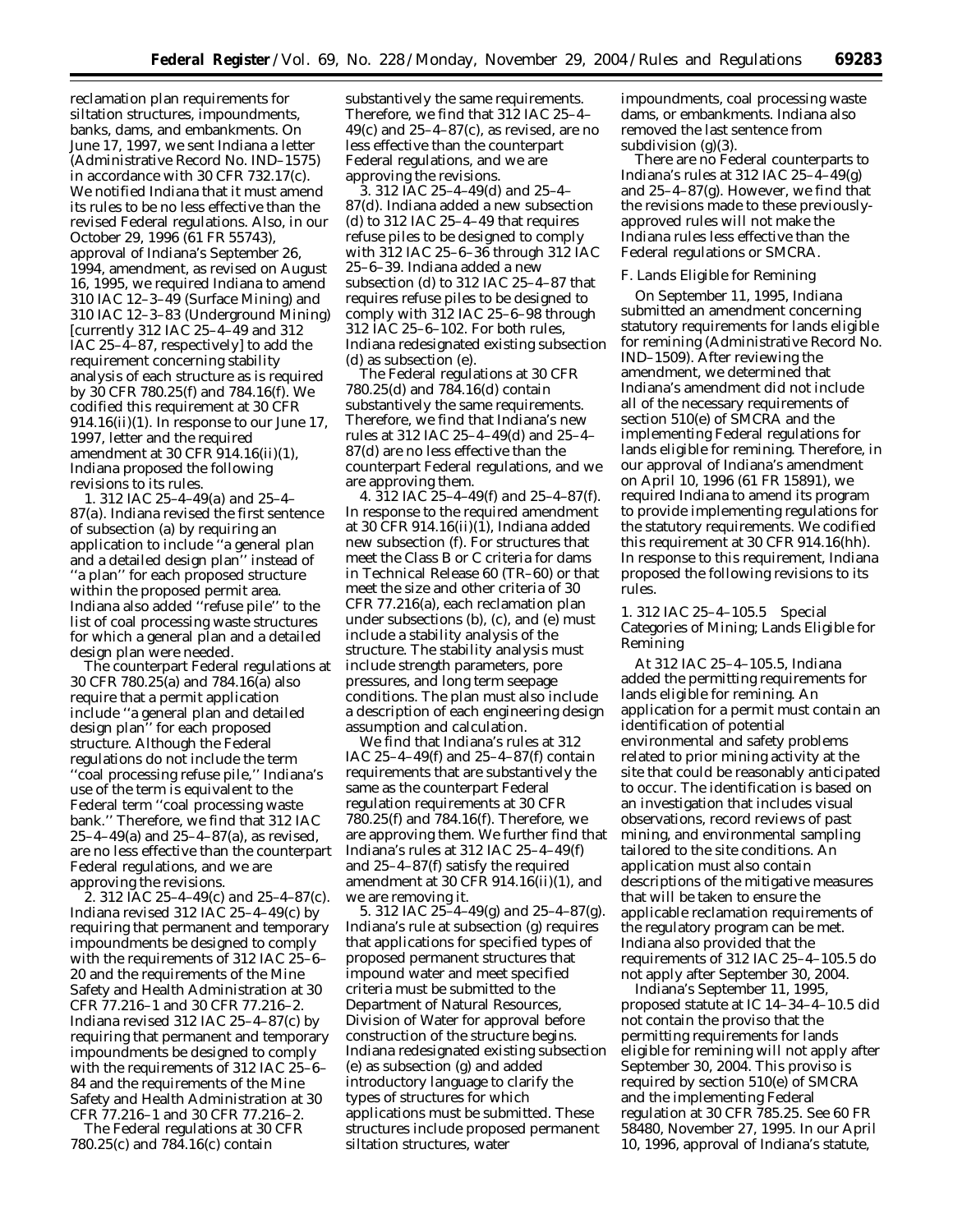we required Indiana to amend its program by adding a counterpart to 30 CFR 785.25 to implement IC 14–34–4– 10.5. Indiana added this counterpart at 312 IAC 25–4–105.5 for lands eligible for remining. Indiana's proposed rule contains requirements that are substantively the same as the counterpart Federal regulation, including the proviso that the requirements do not apply after September 30, 2004. The effective date of our decision in this final rule is after the September 30, 2004, expiration date for these requirements. However, Indiana established the September 30, 2004, date in its rule to clarify that its statute at IC 14–34–4–10.5 and its implementing rule at 312 IAC 25–4– 105.5 only apply to permits issued before September 30, 2004. Therefore, we find that 312 IAC 25–4–105.5 is no less effective than the counterpart Federal regulation, and we are approving it.

# 2. 312 IAC 25–4–114 Review of Permit Applications

At 312 IAC 25–4–114, Indiana added new subsection (d) to require that the prohibitions on the issuance of a permit at subsection (b) do not apply to a violation resulting from an unanticipated event or condition at a surface coal mining operation on lands eligible for remining under a permit held by the applicant. The violation must have occurred after October 24, 1992, and be a result of an unanticipated event or condition on a permit. The permit must have been issued before September 30, 2004, including subsequent renewals, and held by the person making application for a new permit. For a permit issued under 312 IAC 25–4–105.5, concerning lands eligible for remining, an event or condition is presumed to be unanticipated if the event or condition arose after permit issuance, was related to prior mining, and was not identified in the permit.

Indiana's rule at 312 IAC 25–4–114(d) contains substantively the same requirements as the counterpart Federal regulation at 30 CFR 773.13 concerning unanticipated events or conditions at remining sites. Therefore, we find that 312 IAC 25–4–114(d) is no less effective than the counterpart Federal regulation, and we are approving it.

# 3. 312 IAC 25–4–115 Permit Approval or Denial—Written Findings

At 312 IAC 25–4–115(a)(13), Indiana added a requirement that the director make a written finding for permits to be issued for lands eligible for remining. For these permits, the director must find

that the permit applications contain: (1) Lands eligible for remining; (2) an identification of any potential environmental and safety problems related to prior mining activity; and (3) mitigation plans to address potential environmental and safety problems.

Indiana's rule at 312 IAC 25–4–  $115(a)(13)$  is substantively the same as the counterpart Federal regulation at 30 CFR 773.15(m), concerning written findings for permits to be issued for lands eligible for remining. Therefore, we find that Indiana's rule at 312 IAC  $25-4-115(a)(13)$  is no less effective than the counterpart Federal regulation, and we are approving it.

# 4. 312 IAC 25–5–7 Period of Liability

At 312 IAC 25–5–7(b), Indiana added a provision that allows lands eligible for remining included in permits issued before September 30, 2004, or any renewals thereof, to have a liability period of two years. To the extent that success standards are established by 312 IAC 25-6-59(c)(1) or 25-6-120(c)(1), the lands must equal or exceed the standards during the growing season of the last year of the responsibility period.

Indiana's new provision at 312 IAC 25–5–7(b) is substantively the same as the counterpart Federal regulation at 30 CFR  $816.116(c)(2)(ii)$ , concerning the period of liability for lands eligible for remining. Therefore, we find that the new provision at 312 IAC 25–5–7(b) is no less effective than the counterpart Federal regulation, and we are approving it.

5. Based on the above findings, Indiana's revisions at 312 IAC 25–4– 105.5, 25–4–114, 25–4–115, and 25–5– 7(b) satisfy the required amendment at 30 CFR 914.16(hh), and we are removing it.

## *G. 312 IAC 25–4–118 Permit Conditions*

On August 21, 2001 (Administrative Record No. IND–1712), Indiana's recodified rules included a rule at 312 IAC 25–4–118 that we had not previously-approved. This rule specified the conditions under which a permit is issued. In our approval of Indiana's rule on November 16, 2001 (66 FR 57655), we required Indiana to revise 312 IAC 25–4–118(4) or otherwise modify its program to require permittees to allow authorized representatives of the Secretary of the Interior to have right of entry to surface coal mining and reclamation operations for purposes of inspections, monitoring, and enforcement and to be accompanied by private persons under specified conditions. We codified this requirement at 30 CFR 914.16(kk). In its

May 19, 2004, amendment, Indiana revised 312 IAC 25–4–118(4) by changing the phrase ''authorized representatives of the director'' to ''authorized representatives of the director and the Secretary of the Interior.'' With this revision, the permittee must allow the authorized representatives of the director and the Secretary of the Interior, rather than just the director, to have the right of entry to a mine site for the purpose of conducting inspections and to be accompanied by private persons when the inspection is in response to an alleged violation.

Based on the above discussion, we find that Indiana's rule at 312 IAC 25– 4–118(4) is no less effective than the counterpart Federal regulation at 30 CFR 773.17(d), and we are approving it. We further find that Indiana's revision satisfies the required amendment at 30 CFR 914.16(kk), and we are removing it.

# *H. 312 IAC 25–6–23 Surface Mining; Hydrologic Balance; Surface and Ground Water Monitoring*

On March 26, 1992, as clarified on November 5, 1992, February 1, 1993, and May 19, 1993, Indiana submitted an amendment that included revisions to 310 IAC 12–5–27(a) [currently 312 IAC 25–6–23(a)]. In our August 16, 1993, approval of the revisions (58 FR 43248), we required Indiana to amend 310 IAC 12–5–27(a)(4) [currently 312 IAC 25–6–  $23(a)(4)$ ] or otherwise amend the Indiana program to be no less effective than 30 CFR 816.41(c)(2), which references and requires compliance with 30 CFR 773.17(e). We codified the required amendment at 30 CFR 914.16(s). In response to this requirement, Indiana proposed to add 312 IAC 25–6–23(a)(4)(C) to require that if the analysis of a ground water sample indicates noncompliance with a permit condition, the permittee must minimize any adverse impact to the environment or public health and safety resulting from the noncompliance, including: (1) Accelerated or additional monitoring to determine the nature and extent of the noncompliance and the results of the noncompliance; (2) immediate implementation of measures necessary to mitigate the noncompliance; and (3) as soon as practicable issue warning to any person whose health and safety is in imminent danger due to the noncompliance.

The counterpart Federal regulation at 30 CFR 816.41(c)(2) references the Federal regulation at 30 CFR 773.17(e), rather than restating its requirements. However, we find that Indiana's addition of the substantive requirements of 30 CFR 773.17(e) at 312 IAC 25–6–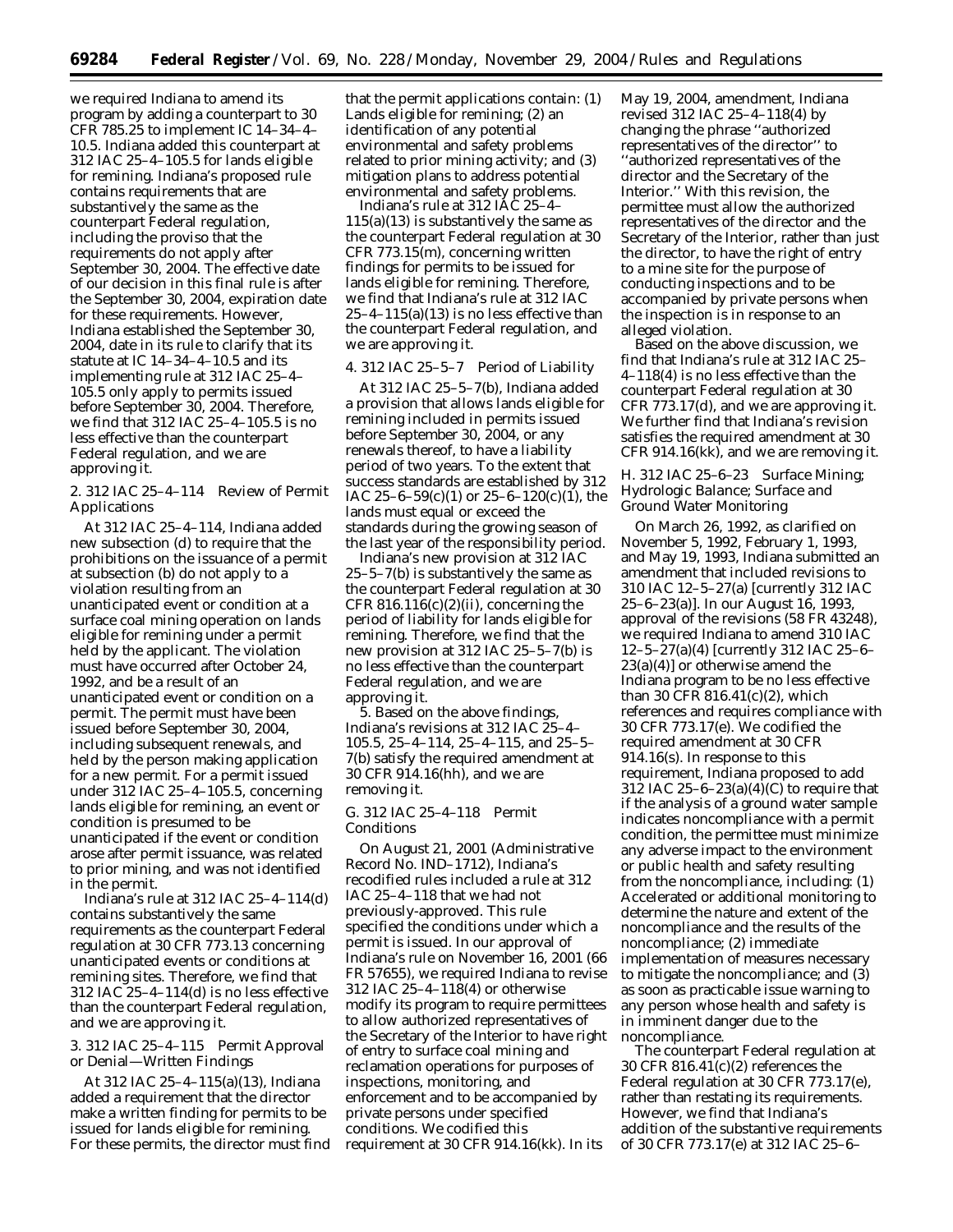$23(a)(4)(C)$ , rather than referencing its counterpart to 30 CFR 773.17(e), is no less effective than the counterpart Federal regulation at 30 CFR 816.41 $(c)(\tilde{z})$ . Therefore, we are approving 312 IAC 25–6–23(a)(4)(C) and removing the required amendment at 30 CFR 914.16(s).

# *I. 312 IAC 25–6–25 Hydrologic Balance; Water Rights and Replacement*

In our August 2, 1991 (56 FR 37013), approval of Indiana's amendment concerning water rights and replacement, we required Indiana to amend 310 IAC 12–5–29 (currently 312 IAC 25–6–25) or otherwise amend the Indiana program to clearly require the replacement of water supplies that are affected by contamination, diminution, or interruption proximately resulting from surface mining activities which do not involve a legitimate water use by a person conducting these surface mining activities. We codified this requirement at 30 CFR 914.16(f). In response to this requirement, Indiana revised 312 IAC 25–6–25 by removing the language ''pursuant to a lawful order of an agency or court under IC 14–25–4 or another state water rights law'' from the first sentence. Indiana also removed the existing second sentence, which stated that water replacement rights are not determined by the Indiana program. Indiana added a provision that requires the use of baseline hydrologic information to determine the extent of the impact of mining on ground water and surface water, as well as other relevant information.

Indiana's proposed revisions make 312 IAC 25–6–25 substantively identical to the counterpart Federal regulation at 30 CFR 816.41(h). Therefore, we find that 312 IAC 25–6–25 is no less effective than the counterpart Federal regulation, and we are approving the revisions. We further find that Indiana's revisions satisfy the required amendment at 30 CFR 914.16(f), and we are removing it.

## *J. 312 IAC 25–6–66 (Surface Mining) and 312 IAC 25–6–130 (Underground Mining); Primary Roads*

1. On September 26, 1994 (Administrative Record No. IND–1401), as revised on August 16, 1995 (Administrative Record No. IND–1506), Indiana submitted an amendment that included revisions to 310 IAC 12–5– 69.5(2) and 12–5–137.5(2) [currently 312 IAC 25–6–66(2) and 25–6–130(2)] concerning primary roads. On October 29, 1996, we approved Indiana's revisions except to the extent that the provisions allowed the use of a maximum slope of 3h:1v without providing engineering design standards

that ensure compliance with the minimum static safety factor of 1.3 (61 FR 55743). We required Indiana to remove the language that we did not approve and notify us when the removal was complete or propose engineering design standards for a slope of 3h:1v that ensures compliance with the 1.3 minimum static safety factor requirements. In response to this requirement, Indiana revised 312 IAC 25–6–66 and 25–6–130 by removing the language that allowed the use of a maximum slope of 3h:1v. We find that with the removal of this language, 312 IAC 25–6–66(2) and 25–6–130(2) are no less effective than the counterpart Federal regulations at 30 CFR 816.151(b) and 817.151(b) for primary roads, and we are approving them.

2. In its May 19, 2004, amendment, Indiana also proposed engineering design standards at 312 IAC 25–6– 130(2)(A) through (H) for underground mining primary roads. The design standards allow the use of a maximum slope of 2h:1v as an alternative to the 1.3 static safety factor requirement for primary road embankments.

The Federal regulations at 30 CFR 780.37(c) and 784.24(c) allow regulatory authorities to establish engineering design standards for primary roads in lieu of engineering tests to establish compliance with the minimum static safety factor of 1.3 for primary road embankments. In its September 26, 1994, amendment, Indiana had proposed substantively identical design standards for surface mining primary roads. We conducted a technical review of Indiana's surface mining design standards, found them to be acceptable, and approved them on October 29, 1996. Therefore, we find that Indiana's proposed design standards for underground mining primary roads meet the requirement at 30 CFR 784.24(c), and we are approving them.

#### *K. 312 IAC 25–7–1 Inspections of Sites*

On November 28, 1994 (59 FR 60876), we revised the Federal regulations at 30 CFR 840.11 concerning inspection procedures. On June 17, 1997, we sent Indiana a letter (Administrative Record No. IND–1575) in accordance with 30 CFR 732.17(c). We notified Indiana that it must amend its rules to be no less effective than the revised Federal regulations. In response to this requirement, Indiana proposed revisions to its rule at 312 IAC  $25-\overline{7}-1$ . Indiana removed existing subdivision (a)(2) and redesignated existing subdivisions (a)(3) and  $(4)$  as subdivisions  $(a)(2)$  and  $(3)$ . Indiana also redesignated existing subsection (f) as subsection (h) and added new subsections (f) and (g).

1. New subsection (f) provides that in lieu of the inspection frequency established in subsection (a), the regulatory authority must inspect each abandoned site on a set frequency commensurate with the public health and safety and environmental considerations present at each specific site, but in no case will the inspection frequency be set at less than one complete inspection per calendar year. Subdivisions (f)(1) through (3) provide the procedures that the regulatory authority must follow to establish an alternative inspection frequency for abandoned sites.

The requirements of Indiana's new rule at 312 IAC 25–7–1(f) are substantively identical to the counterpart Federal regulation at 30 CFR 840.11(h)(1). Therefore, we find that 312 IAC  $25-7-1(f)$  is no less effective than the counterpart Federal regulation, and we are approving it.

2. New subdivision (g)(1) provides the procedures for publishing a public notice and offering the public an opportunity to comment on the alternative inspection frequency for an abandoned site. New subdivision (g)(2) provides information on the content of a public notice.

The requirements of Indiana's new rule at 312 IAC 25–7–1(g) are substantively identical to the counterpart Federal regulation at 30 CFR 840.11(h)(2). Therefore, we find that 312 IAC  $25-7-1$ (g) is no less effective than the counterpart Federal regulation, and we are approving it.

3. In our June 17, 1997, letter, we notified Indiana that we had revised 30 CFR 840.11 $(g)(4)$  to allow a site to be classified as abandoned only in cases where a permit has either expired or been revoked. Previously, 30 CFR  $840.11(g)(4)$  allowed a site to be classified as abandoned on the basis that the permit has expired or been revoked or permit revocation proceedings have been initiated and are being pursued diligently. Indiana did not revise its rule at 312 IAC 25–7–1 to reflect this new requirement of the revised Federal regulation. Therefore, we are requiring Indiana to revise 312 IAC 25–7–  $1(h)(2)(D)(i)$  to allow a site to be classified as abandoned only in cases where a permit has expired or been revoked. We are codifying this requirement at 30 CFR 914.16.

# **IV. Summary and Disposition of Comments**

### *Public Comments*

We asked for public comments on the amendment, but did not receive any.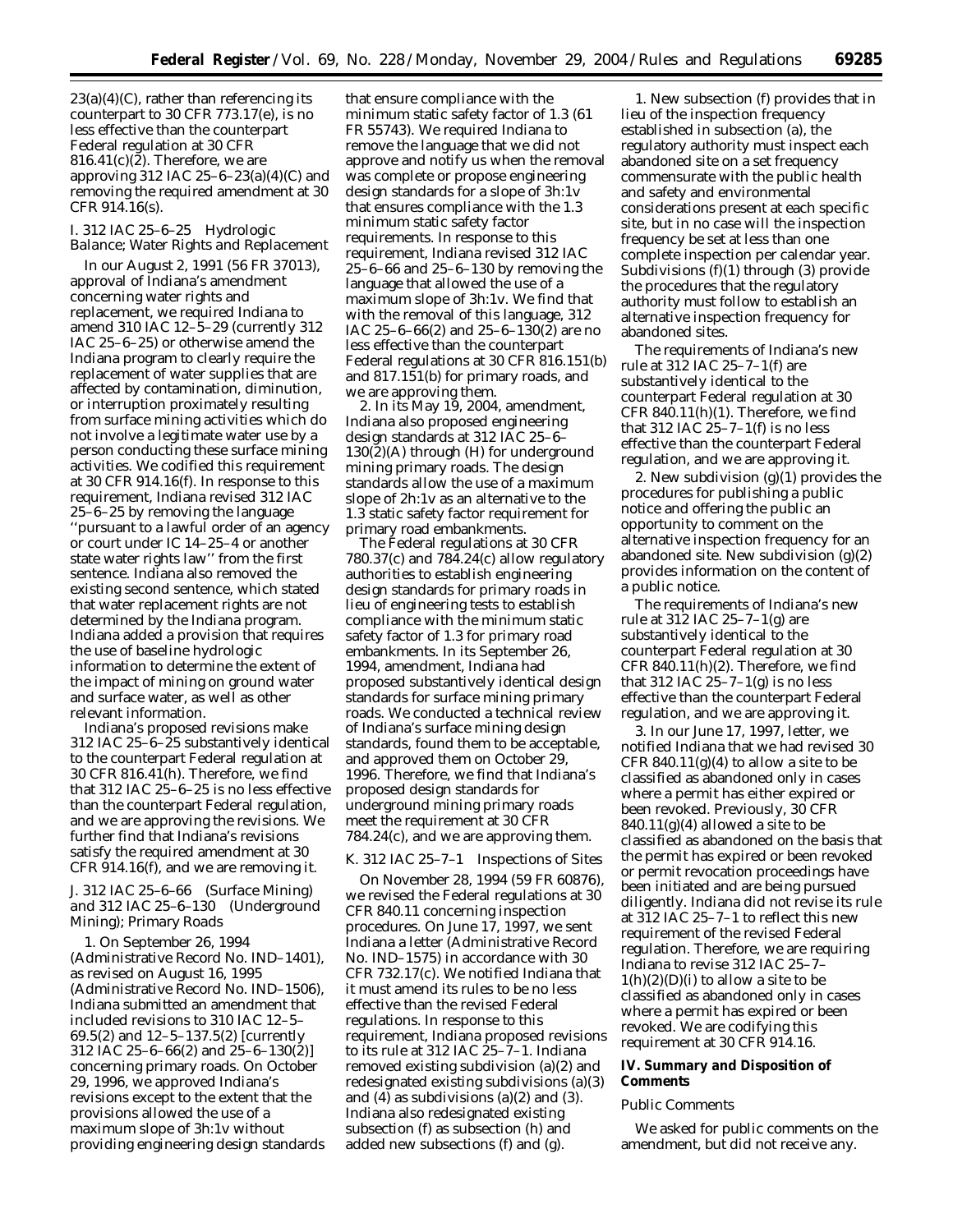# *Federal Agency Comments*

On June 10, 2004, under 30 CFR 732.17(h)(11)(i) and section 503(b) of SMCRA, we requested comments on the amendment from various Federal agencies with an actual or potential interest in the Indiana program (Administrative Record No. IND–1729).

The U.S. Fish and Wildlife Service (FWS) responded on July 12, 2004 (Administrative Record No. IND–1731), that the amendment contains some items of interest to the FWS related to language concerning prime farmland soils. FWS commented that for conservation of wildlife resources, it is important that pre-mining forest on prime farmland soils can continue to be restored as forest. FWS then stated that it understood from discussions with the IDNR staff that the proposed changes will not adversely affect forest restoration; therefore, it had no specific comments on the amendment.

We agree that the proposed changes to Indiana's prime farmland rule will not adversely affect forest restoration.

### *Environmental Protection Agency (EPA) Concurrence and Comments*

Under 30 CFR 732.17(h)(11)(ii), we are required to get a written concurrence from EPA for those provisions of the program amendment that relate to air or water quality standards issued under the authority of the Clean Water Act (33 U.S.C. 1251 *et seq.*) or the Clean Air Act (42 U.S.C. 7401 *et seq.*). None of the revisions that Indiana proposed to make in this amendment pertain to air or water quality standards. Therefore, we did not ask EPA to concur on the amendment.

On June 10, 2004, under 30 CFR  $732.17(h)(11)(i)$ , we requested comments on the amendment from EPA (Administrative Record No. IND–1729). EPA did not respond to our request.

# *State Historical Preservation Officer (SHPO) and the Advisory Council on Historic Preservation (ACHP)*

Under 30 CFR 732.17(h)(4), we are required to request comments from the SHPO and ACHP on amendments that may have an effect on historic properties. On June 10, 2004, we requested comments on Indiana's amendment (Administrative Record No. IND–1729), but neither responded to our request.

# **V. OSM's Decision**

Based on the above findings, we approve with an additional requirement the amendment Indiana sent us on May 19, 2004. As discussed in Finding III.K.3, we are requiring Indiana to revise its rule at 312 IAC 25–7–

 $1(h)(2)(D)(i)$  to allow a site to be classified as abandoned only in cases where a permit has expired or been revoked.

We approve the rules proposed by Indiana with the provision that they be fully promulgated in identical form to the rules submitted to and reviewed by OSM and the public.

To implement this decision, we are amending the Federal regulations at 30 CFR part 914, which codify decisions concerning the Indiana program. We find that good cause exists under 5 U.S.C. 553(d)(3) to make this final rule effective immediately. Section 503(a) of SMCRA requires that the State's program demonstrate that the State has the capability of carrying out the provisions of the Act and meeting its purposes. Making this rule effective immediately will expedite that process. SMCRA requires consistency of State and Federal standards.

### **VI. Procedural Determinations**

#### *Executive Order 12630—Takings*

The provisions in the rule based on counterpart Federal regulations do not have takings implications. This determination is based on the analysis performed for the counterpart Federal regulations. The revisions made at the initiative of the State that do not have Federal counterparts have also been reviewed and a determination made that they do not have takings implications. This determination is based on the fact that the provisions are administrative and procedural in nature and are not expected to have a substantive effect on the regulated industry.

# *Executive Order 12866—Regulatory Planning and Review*

This rule is exempted from review by the Office of Management and Budget (OMB) under Executive Order 12866.

# *Executive Order 12988—Civil Justice Reform*

The Department of the Interior has conducted the reviews required by section 3 of Executive Order 12988 and has determined that this rule meets the applicable standards of subsections (a) and (b) of that section. However, these standards are not applicable to the actual language of State regulatory programs and program amendments because each program is drafted and promulgated by a specific State, not by OSM. Under sections 503 and 505 of SMCRA (30 U.S.C. 1253 and 1255) and the Federal regulations at 30 CFR 730.11, 732.15, and 732.17(h)(10), decisions on proposed State regulatory programs and program amendments

submitted by the States must be based solely on a determination of whether the submittal is consistent with SMCRA and its implementing Federal regulations and whether the other requirements of 30 CFR parts 730, 731, and 732 have been met.

# *Executive Order 13132—Federalism*

This rule does not have Federalism implications. SMCRA delineates the roles of the Federal and State governments with regard to the regulation of surface coal mining and reclamation operations. One of the purposes of SMCRA is to ''establish a nationwide program to protect society and the environment from the adverse effects of surface coal mining operations.'' Section 503(a)(1) of SMCRA requires that State laws regulating surface coal mining and reclamation operations be ''in accordance with'' the requirements of SMCRA, and section 503(a)(7) requires that State programs contain rules and regulations ''consistent with'' regulations issued by the Secretary pursuant to SMCRA.

# *Executive Order 13175—Consultation and Coordination With Indian Tribal Governments*

In accordance with Executive Order 13175, we have evaluated the potential effects of this rule on Federallyrecognized Indian tribes and have determined that the rule does not have substantial direct effects on one or more Indian tribes, on the relationship between the Federal Government and Indian tribes, or on the distribution of power and responsibilities between the Federal Government and Indian tribes. This determination is based on the fact that the Indiana program does not regulate coal exploration and surface coal mining and reclamation operations on Indian lands. Therefore, the Indiana program has no effect on Federallyrecognized Indian tribes.

# *Executive Order 13211—Regulations That Significantly Affect the Supply, Distribution, or Use of Energy*

On May 18, 2001, the President issued Executive Order 13211 which requires agencies to prepare a Statement of Energy Effects for a rule that is (1) considered significant under Executive Order 12866, and (2) likely to have a significant adverse effect on the supply, distribution, or use of energy. Because this rule is exempt from review under Executive Order 12866 and is not expected to have a significant adverse effect on the supply, distribution, or use of energy, a Statement of Energy Effects is not required.